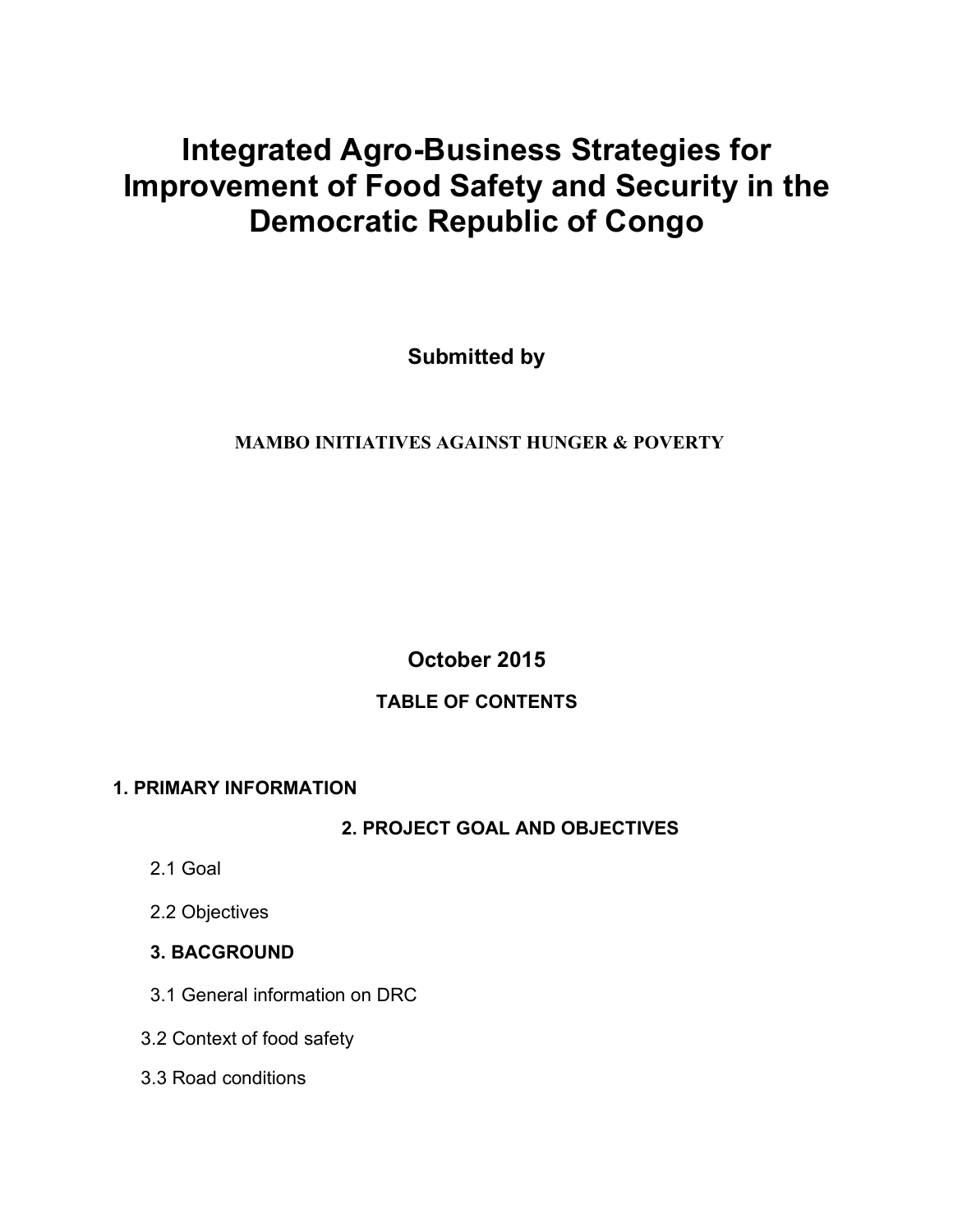## **4. PROJECT DESCRIPTION**

4.1 Production of improved seed quality

# **5. PROJECT FEASIBILITY**

## **6. IMPLEMENTATION**

- 6.1 Implementation arrangements
- 6.2 Linking producers to markets, including small-scale producers

6.3 Adding value to agricultural production and keeping value in production zones

- 6.4 Modernization of markets and marketing systems
- 6.5 Risk management and reduction

# **7. PROJECT BUDGET**

- **8. PROJECT IMPLEMENTATION SCHEDULE**
- **9. LOGICAL FRAMEWORK**

## 1. **PRIMARY INFORMATION**

**Project Title:** Integrated Agro-Business Strategies for Improvement of Food Safety and Security in the Democratic Republic of Congo

**Organization name :** Mambo Initiatives Against Hunger and Poverty Inc.

## **Telephone : 605-595-1335**

**E-mail : jmambo5665@gmail.com**

 **Or** jmambo56@gmail.com

**Estimated duration :** Short-Term (1-5 years), Medium-Term (6-15 years) and Long-Term (from 16 years)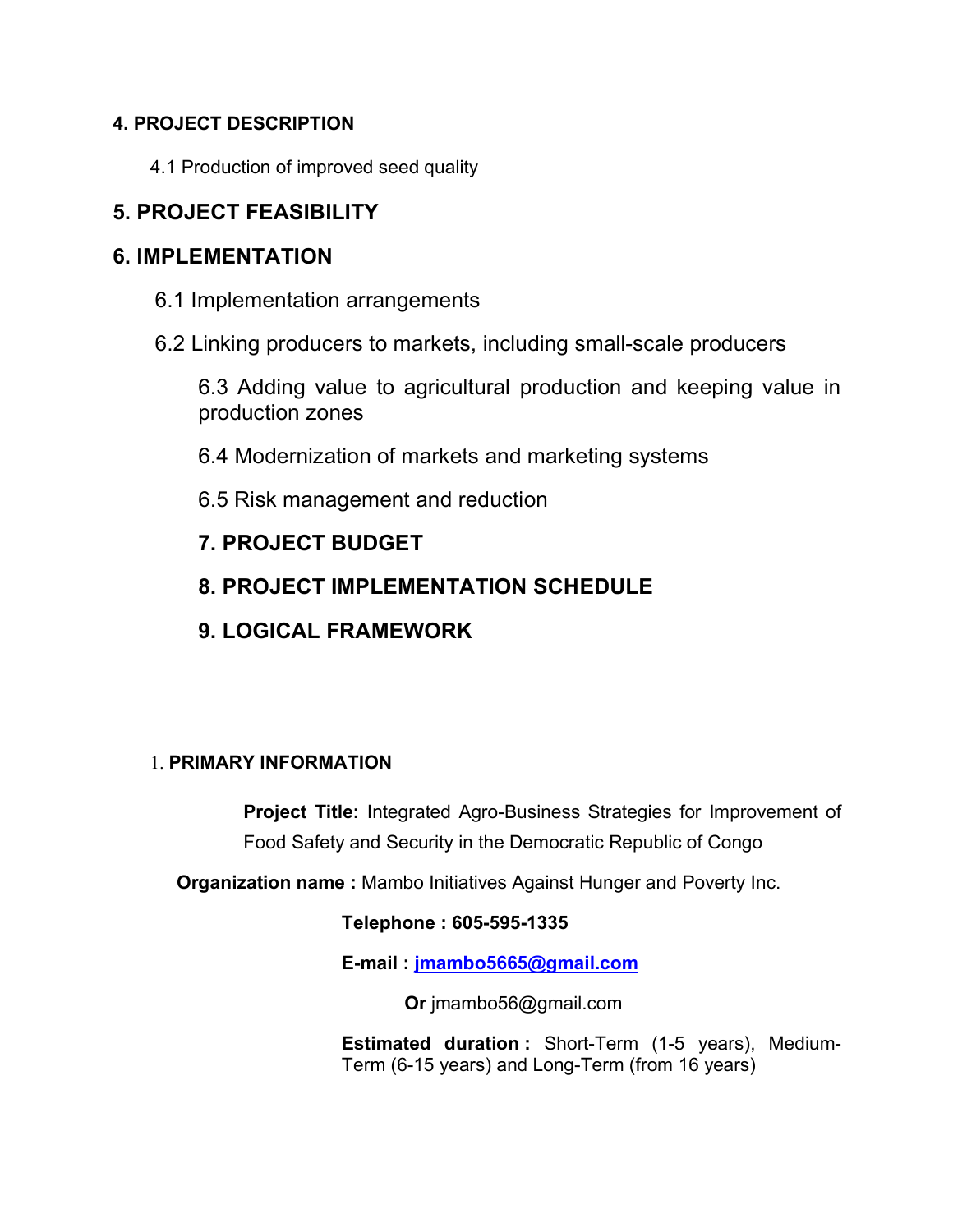### **Funds sought for the project:**

• **Fund (in US\$) :** 14,5 million (Short-Term), 7 million (Medium-Term) and

4,5 million (Long-Term)

• **Equipment :** 2 rice-processing factories, 2 flour-milling, 2 generators,

4 complete tractors and vehicles (in Short-Term), 1 Tissue culture laboratory, 1 juice-processing factory, 1 jam factory, 2 generators, 2 complete tractors and vehicles (in Medium and Long-Terms)

#### • **Partners :**

**Area covered in DRC :** 2 Provinces: Maniema (in the East) and Bas-Congo (in the West)

#### **2. PROJECT GOAL AND OBJECTIVES**

#### **2.1 Goal**

Sustaining food safety and income security and contribute to sustainable economic growth of the Democratic Republic of Congo (DRC) where agricultural development has been disrupted by political conflicts.

#### **2.2 Objectives**

This project targets to:

- Increase the sustainable improvement of the agricultural productivity and food products handling and management in DRC through the combination of sound scientific research, advanced technical assistance and human resource development.
- Build strategies and capacity for the implementation of strong partnership and investment on improved techniques for agricultural chains from production, industrialization and marketing in DRC.
- Strengthen a national framework for producing and using improved seeds and vegetative planting material which will accommodate emerging pests and diseases with good market qualities.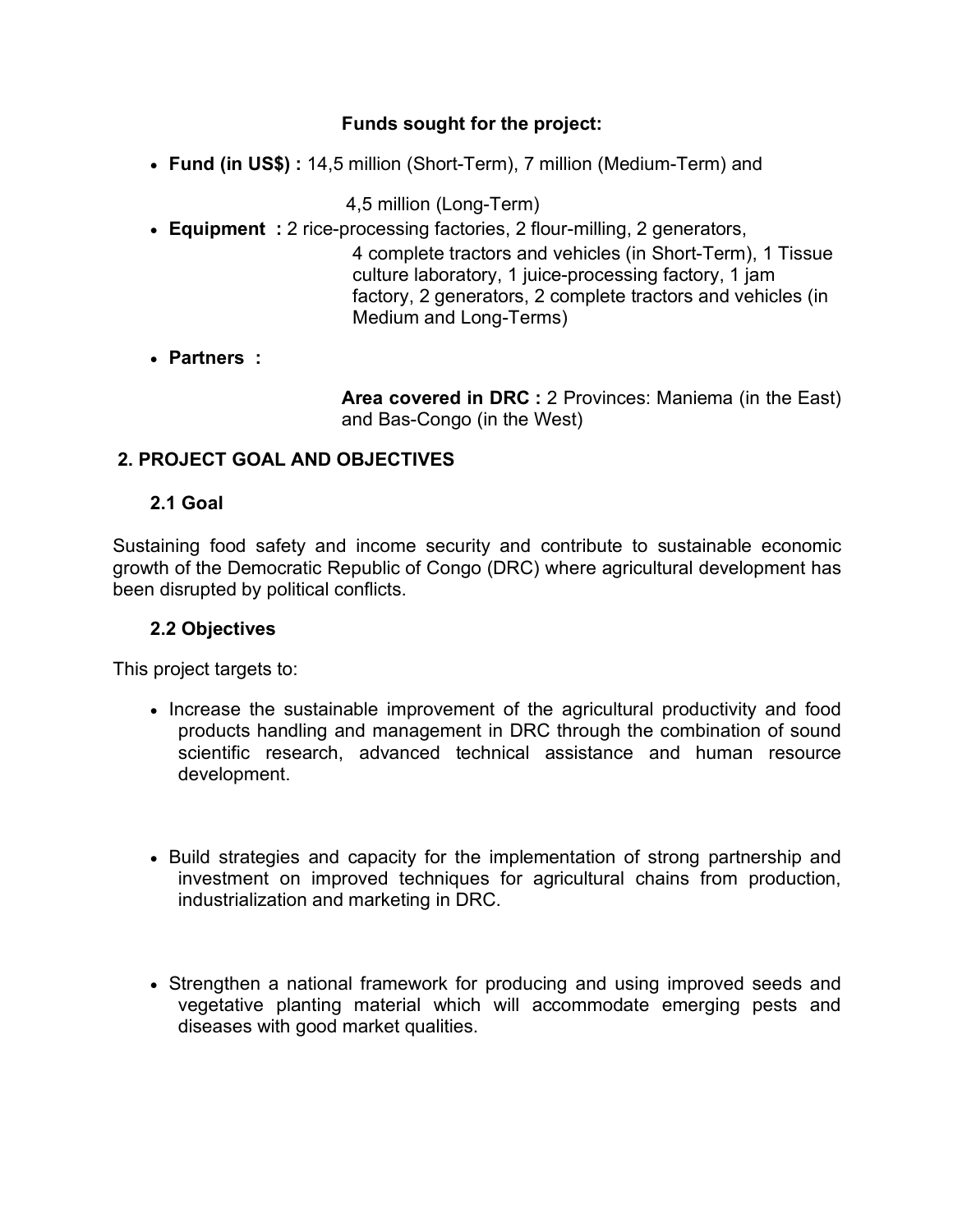• Secure income to households' farmers by developing safe markets for their agricultural products.

#### **3. BACGROUND**

#### **3.1 General information on DRC**

The RDC is located in central Africa at horse on Ecuador, it extends from the Atlantic Ocean to the plate of the East and corresponds to the major part of the basin of the Congo river, on a surface of 2 345 000 km². It is the second largest country on the continent after Algeria. It includes/understands four types of climates: equatorial climate, wet tropical climate, tropical climate at prolonged dry season and littoral climate. The North of the country, under influence of Ecuador, presents a stronger and regular pluviometry.

It is limited to North by Sudan and the Central African Republic, to the South by Angola and Zambia, to the East by Tanzania, Rwanda, Burundi and Uganda, and in the West by the Atlantic Ocean, the Enclave of Cabinda and the Republic of Congo.

Fig. 1. Geographical map of Africa showing the position of DRC in the continent

Its population and its density are estimated respectively at approximately 71 420 000 inhabitants and 26 hab/km² (FAO, 2013). This population concentrates on the plates, in savanna, close to the Congo river and the lakes; in the North and the Center of the country, the fields of the jungle are almost empty. The rural migration exacerbated by the wars inflated the cities and especially Kinshasa, the capital.

Fig. 2. Administrative map of DRC showing all 11 Provinces

The RDC has a significant potential of natural resources and mineral. Its economy is strongly turned towards the export of the mining products (diamond, gold, copper, Colombo tantalite (coltan), bauxite, iron, manganese, coal, oil, methane, bituminous schist, cobalt…). No advanced technology industry was developed.

Agriculture remains the principal activity in rural medium, but suffers from a total lack of mechanization. The principal agricultural resources are the cereal cultures, the roots and tubers, the bananas, the coffee, wood and the caoutchouc. Moreover, the transportation routes are almost non-existent.

Finally let us announce that the country is classified among the countries with low income and food deficit and the least advanced countries. The Report/ratio on the human development (2007) of the UNDP classifies the RDC to the 168<sup>th</sup> out of 177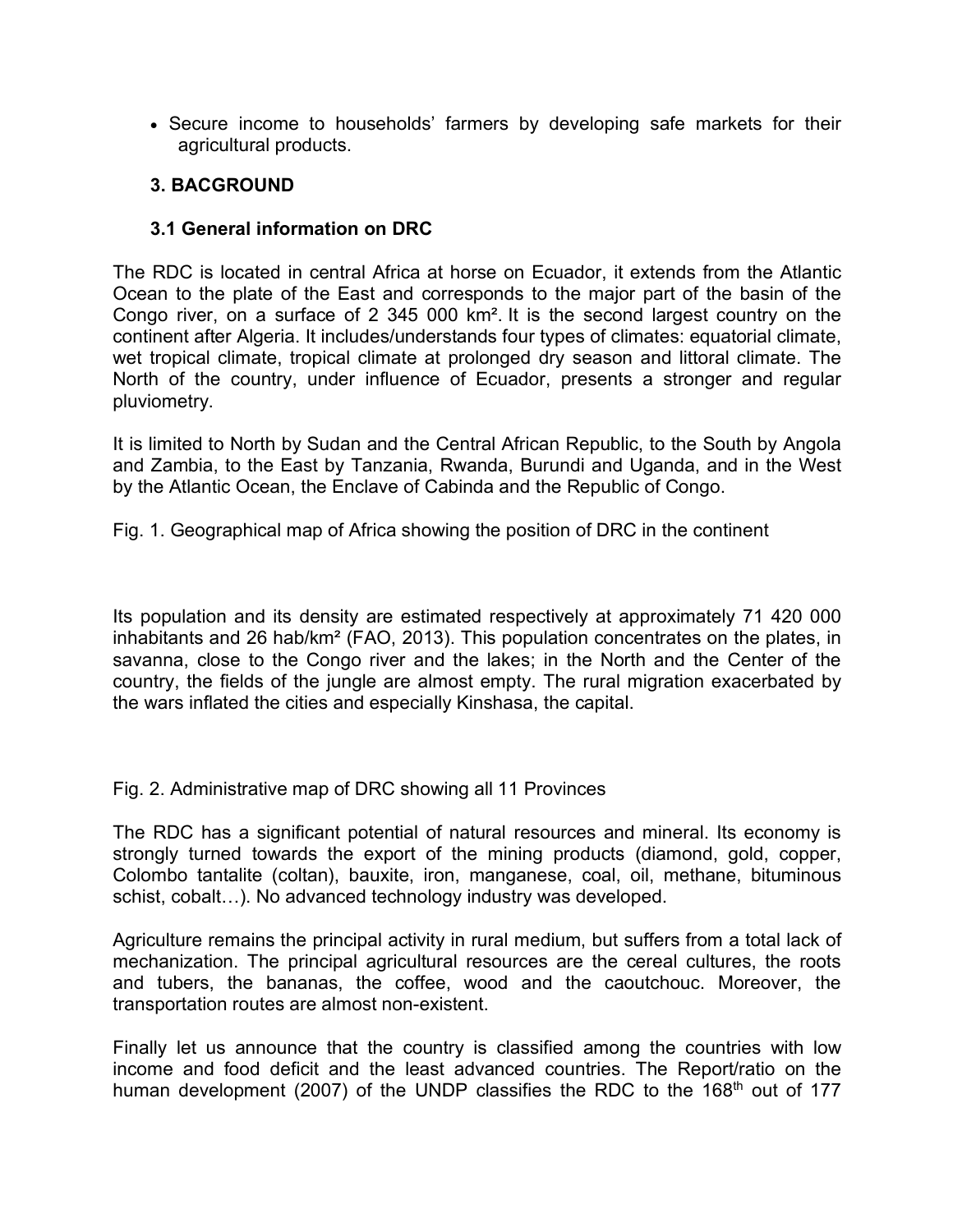countries. The proportion of the population living below the poverty line is estimated at 70% including extremely poor 52%.

#### **3.2 Context of food safety**

The investigation of the World Food Program (WFP, 2008), into food safety in RDC, reveals that agriculture is the principal activity of 92.6% of the rural households (that varies from 83.3% in the South-Kivu with 97.1% in Low-Congo) and contributes to a total value of 64.4% in the food household consumption in the rural world. Fishing constitutes the second activity, followed trade of the agricultural produce, breeding of the smaller live-stock and finally of the craft industry.

Project on Agri-Business Strategies in DR Congo

#### **Logical Framework**

Project title: Integrated Agro-Business Strategies for Improvement of Food Safety and Income Security in the Democrat

#### of Congo (ABIFIS)

Project Goal: Sustaining food safety and income security and contribute to sustainable economic growth of the Democra development has been disrupted by political conflicts

| Narrative summary |  |                                                                              | Objectively verifiable indicators                                                                                                               |  |  |
|-------------------|--|------------------------------------------------------------------------------|-------------------------------------------------------------------------------------------------------------------------------------------------|--|--|
| Impact            |  | Contribution to sustainable<br>food safety and economic<br>growth of the DRC | Food requirement coverage rate: increase<br>from 70% at present to 90% in 2020<br>Poverty rate: reduction from 60% at present<br>to 40% in 2020 |  |  |
| Effects           |  | 1. Improved agricultural<br>productivity                                     | - Production of rice, maize, cassava, potatoes and<br>bananas increase up to 50% in 2020                                                        |  |  |
|                   |  | 2. Implemented agro-<br>industry investment                                  | - Agricultural-processing factories/ industries well<br>installed in the project sites                                                          |  |  |
|                   |  | 3. Developed safe markets<br>for improved agricultural<br>products           | - Marketed agricultural produce increase up to 50%<br>in $2020$                                                                                 |  |  |
|                   |  | 4. Sustained income security 60% of women<br>of household' farmers           | - Number of permanent jobs created increase up to                                                                                               |  |  |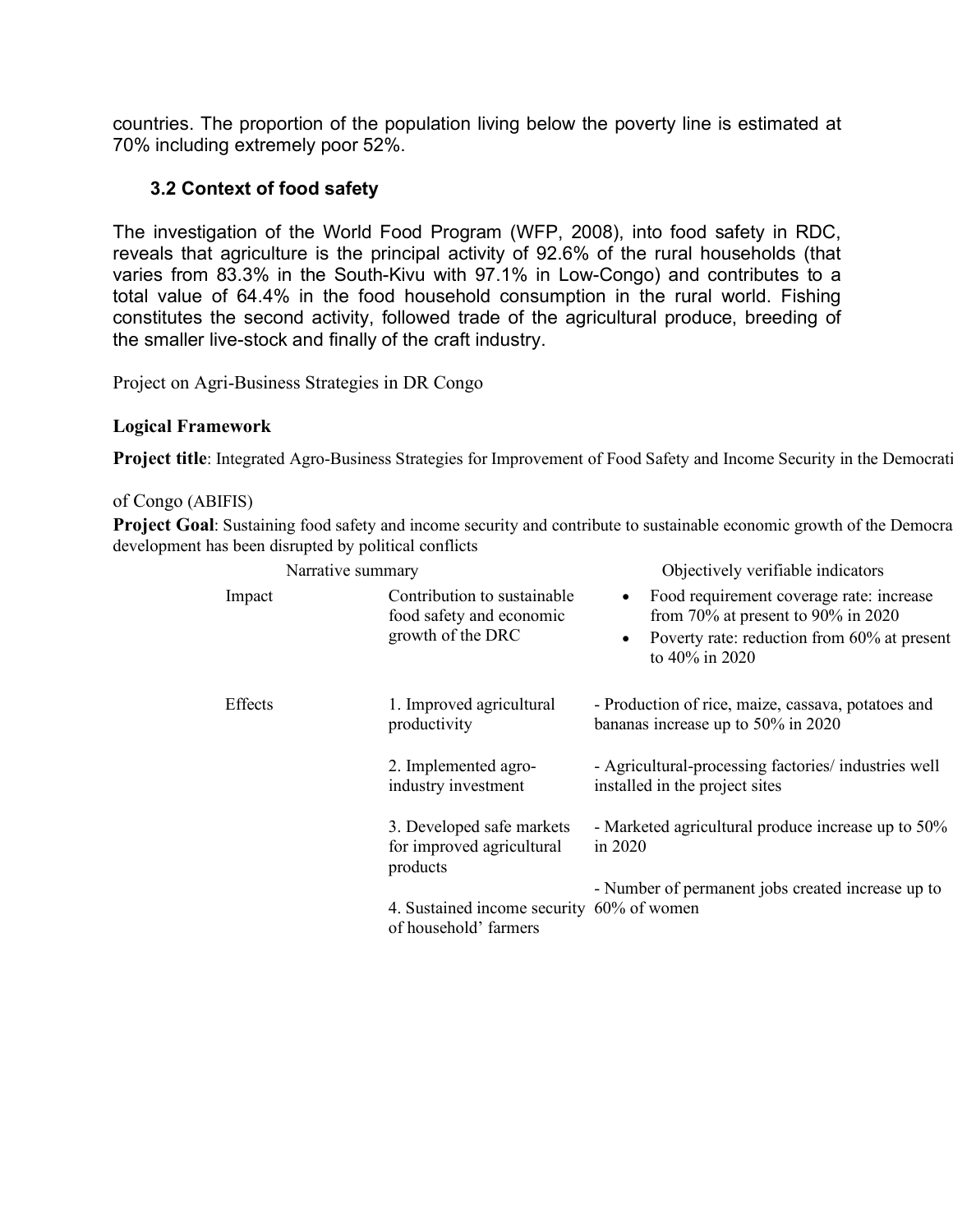by Period and Component

#### Outcomes IN SHORT-TERM (1-5 years)

1. Improved seeds' production

Seeds of Rice (var. Nerica), Maize (var. QPM) and Cassava (var. Mvuama) produced through seed farming and distributed to associated farmers in Maniema province

2. Agricultural production

2.1 Produced rice, maize and cassava by farmers in Maniema province are bought up by the MAMBO INITIATIVES under motivating prices

2.2 Large scale plantations of rice, maize and cassava set up by the MAMBO INITIATIVES in Maniema province

3. Agro-industry building

A rice-processing factory, a flour-milling industry and a ware-house for storage set up

4. Food products and Marketing

1.1 Quantity and quality of seeds produced permanently: improved varieties of Nerica Rice, QPM Maize and Mvuama Cassava

1.2 Produced varieties are distributed to farmers/ producers associated with the MAMBO INITIATIVES

2.1 Farmers/producers are motivated in producing more Rice, Maize and Cassava

2.2 Quantity of agricultural products increased by large scale plantations installed with up to 1000 ha for each crop

3. 1 rice-processing factory, 1 flour-milling and 3 storehouses constructed in each site: Kasongo and Kindu

4.1 1<sup>st</sup> level of market: the MAMBO INITIATIVES buy all agricultural products from farmers

4.2  $2<sup>nd</sup>$  level of market: the MAMBO INITIATIVES sell high-value processed products

5. Equipment purchased: 2 rice-processing factories, 2 flour-milling, 2 generators, 4 complete tractors and vehicles

•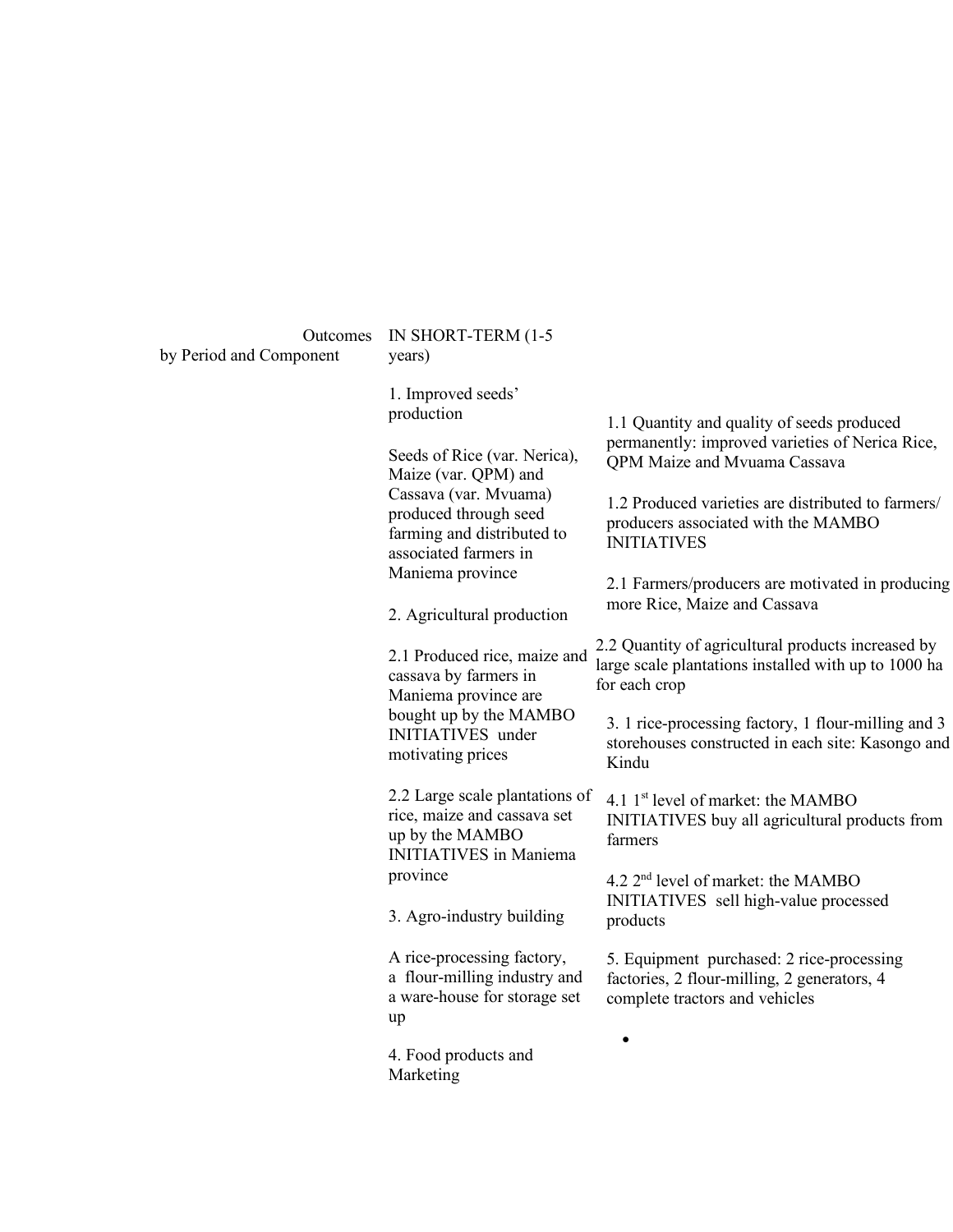Improved product quality, quantity and safety of rice, maize and cassava processed and delivered to national, regional and international markets

5. Project organization and management

Satisfactory project management

IN MEDIUM-TERM (6-15 years)

1. Improved seeds' production

Seeds of Potatoes and Bananas produced through a Tissue Culture Laboratory installed in Kasangulu and distributed to associated producers in Bas-Congo province

2. Agricultural production

2.1 Produced potatoes and bananas by farmers in Bas-Congo province are bought up by the MAMBO FOUNDATION under motivating prices

2.2 Large scale plantations of potatoes and bananas set up by the MAMBO FOUNDATION in Bas-Congo province

3. Agro-industry building

A rice-processing factory, a flour-milling industry and a ware-house for storage set

1.1 Quantity and quality of seeds produced permanently: improved varieties of Potatoes, Banana 'cv. Gros Michel' and Plantain 'French cv. BUBI'.

1.2 Produced varieties are distributed to farmers/ producers associated with the MAMBO INITIATIVES

2.1 Farmers/producers are motivated in producing more Potatoes and Banana/Plantain

2.2 Quantity of agricultural products increased by large scale plantations installed with up to 1000 ha for each crop

3. 1 Tissue culture laboratory, 1 juice-processing factory, 1 jam factory and 2 storehouses constructed in each site: Kasangulu and Kinshasa

4.1 1<sup>st</sup> level of market: the MAMBO INITIATIVES buy all agricultural products from farmers

4.2 2nd level of market: the MAMBO INITIATIVES sell high-value processed products

5. Equipment purchased: 1 Tissue culture laboratory, 1 juice-processing factory, 1 jam factory, 2 generators, 2 complete tractors and vehicles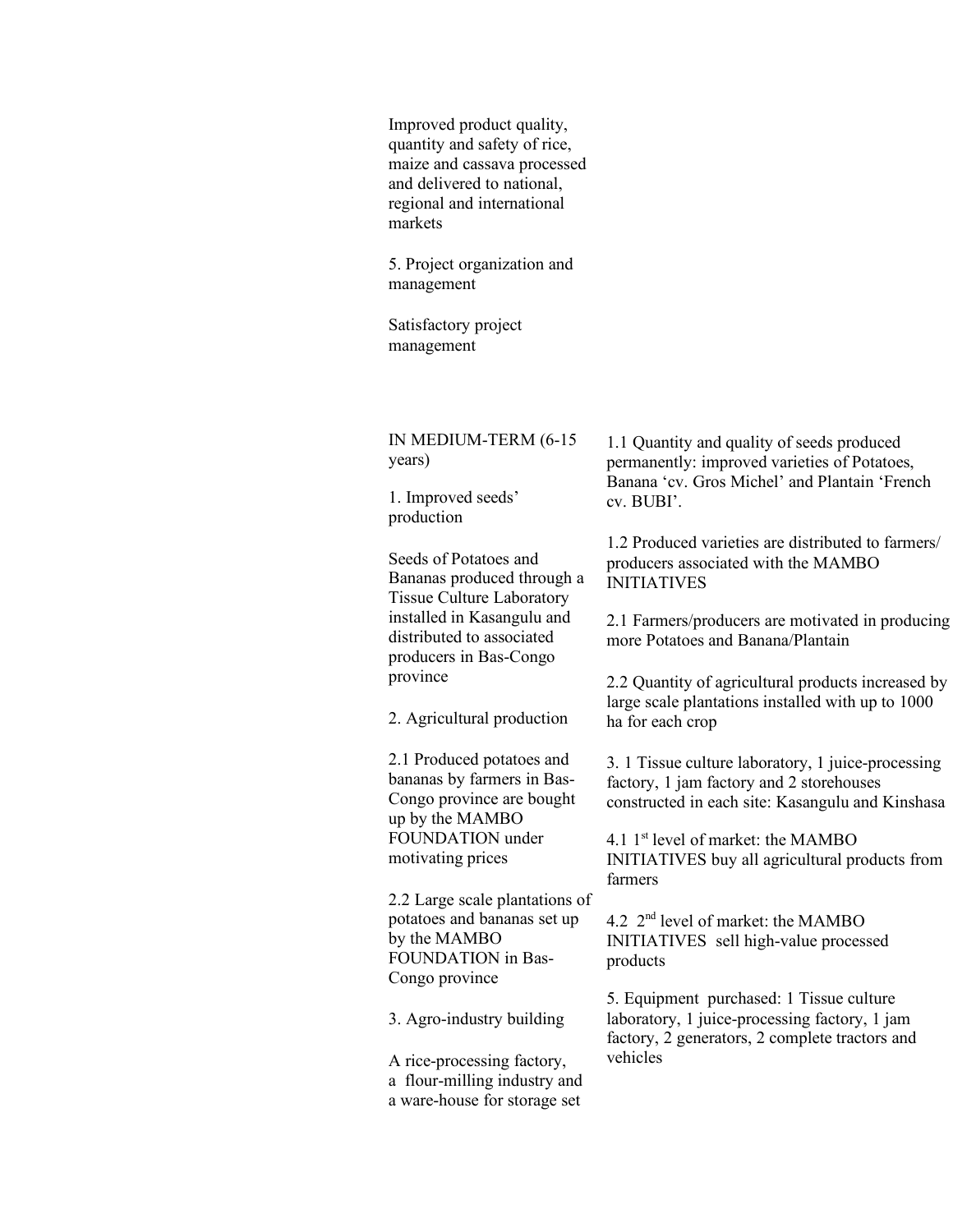4. Food products and Marketing

Improved potatoes, bananas quality, quantity and safety processed and delivered to national and regional

5. Project organization and management

Satisfactory project management

up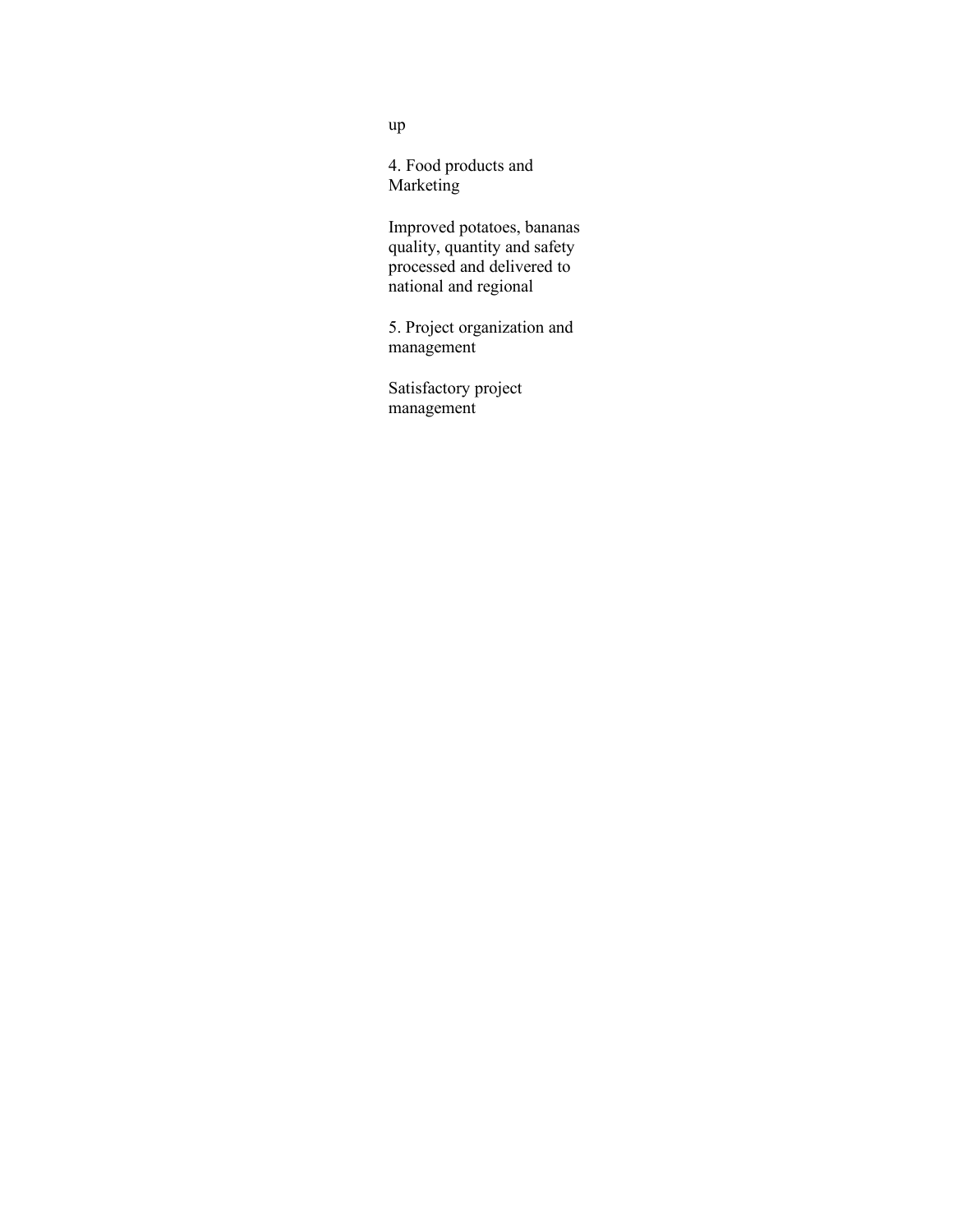Households having a food consumption limits account for 30% of the surveyed sample. They are very representative in the East of the country:

- Maniema: 52%
- Katanga: 35%
- South-Kivu: 33%
- North-Kivu: 31%
- Oriental Province: 32%

These households are vulnerable to periods given of the year, during which endogenous or exogenous shocks can affect their capacity to be supplied in foodstuffs.

Indeed, approximately 70% of the Congolese population lives in a situation of poverty general information, mainly caused by a long period of war and the residual conflicts in the East of the country (1996-2003). The food situation is characterized by the fall from 30 to 40% of the food agricultural productions, the fall of food consumption corresponding from now on to 1.650 kcal/person/day against the necessary minimum in RDC which is of 2.300 kcal/person/day and the increase in the rate of malnutrition of the children and the adults (DSCRP, 2012).

In spite of the enormous agricultural potential of the country, approximately 80 million hectares profiting of more than 8 months of rains/year, the deficit of the production is estimated between 30 and 40% because of the multiple constraints:

- perpetual displacement of the population and reduction of the surfaces cultivated because of the insecurity,
- degradation of the infrastructures limiting the access to the markets,
- absence of framing of the farmers,
- access limited to the agricultural tools and fertilizers,
- propagation of the diseases of the crop plants,
- poor yield of the cultures,
- bad condition of the roads of agricultural service road.

In comparison with the socio-economic situation of the country, the strategies of survival of the population are more random. The rate of total acute malnutrition is among 13% and that of the chronic malnutrition of 38% at the national level but with significant disparities according to areas'. The extreme poverty which restricts the access of the households to food is one of the principal causes of the high rates of malnutrition in RDC. The access to food is limited at the same time in quantity and quality.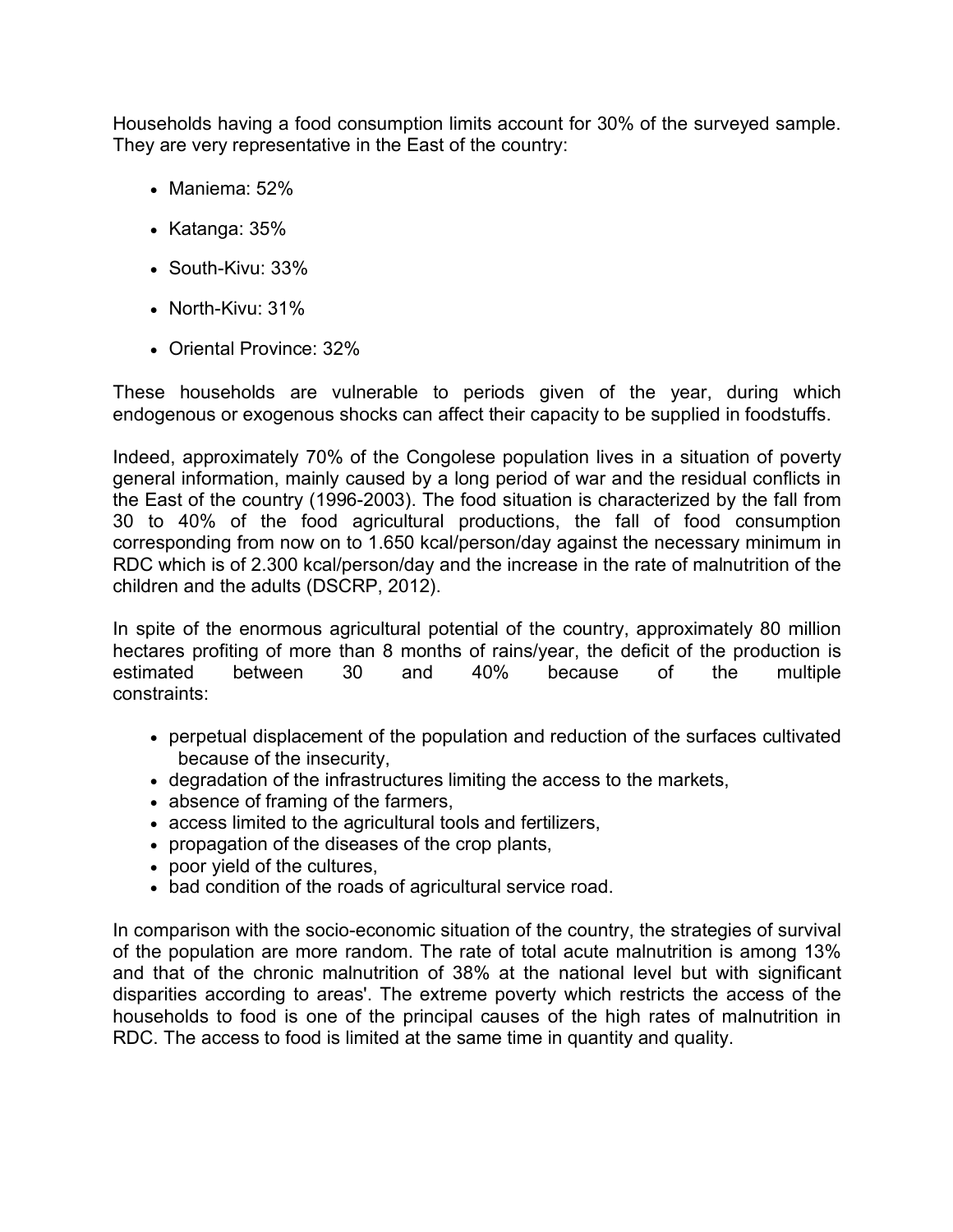#### **3.3 Road conditions**

Roads throughout the DRC are generally in poor conditions, and often impassable in the rainy season. Rural roads are currently the binding constraint on agricultural growth in DRC. In agriculture, better roads can drastically reduce the cost of inputs such as fertilizers, seeds and extension services (Gregory and Bumb, 2008; Ahmed and Hossain, 1990; Dercon et al., 2008). On the output side, better roads increase the scope of profitable trade, which in turn encourages on-farm investments to raising agricultural production (Binswanger et al., 1993; Khachatryan et al., 2005). This in turn should raise rural incomes, lower food prices, reduce spatial disparity in food prices and reduce dependence on food imports. Hence, better rural roads increase net returns to other worthy investments in both the farm and non-farm sectors.

Infrastructure was identified as a severe bottleneck on the DRC's development and on agricultural growth in particular. A recent World Bank review attributes the decapitalization of the DRC's agricultural sector to the collapse of the country's infrastructure network, and identifies infrastructure investments as one of the critical policy goals for the sector. The DRC government and its donors have likewise identified infrastructure as a priority sector.

## **4. PROJECT DESCRIPTION**

### **4.1 Production of improved seed quality**

The improvement of seed quality has always been a key component in the improvement of agricultural productivity. Vegetative propagated crops such as Bananas and Cassava traditionally have been important small farmer crops for both food security and income generation. Although in recent decades their productivity has come under increasing threat from the spread of emergent pests and diseases transmitted in vegetative planting material.

The total vegetative planting material which is used to expand production areas provides a simple indicator of the capacity of the system for cultivar deployment and seed multiplication. The Democratic Republic of Congo represents the biggest challenge with very limited public or private capacity to supply clean seed to farmers. Seed quality for production has several components: 1) physiological - germination rate and initial vigor; 2) genetic - heritable traits and purity, 3) sanitary - presence of pests and diseases (Almekinders & Louwaars, 1999). Improved yields can come from more uniform and vigorous crop stands, clean planting material free of pests and diseases and cultivars with greater yield potential or resistance to key pests and diseases.

Vegetative propagated crops have some of the characteristics which can slow the commercialization of planting material. They generally have low multiplication rates. The return per unit of seed planted is low (Table 1) and large volumes of seed are needed to plant a field. Additional processing may be needed to prepare planting material (sweet potato). In some cases, the edible material is also planting material (potatoes). However, in other cases, other plant parts are used for planting (bananas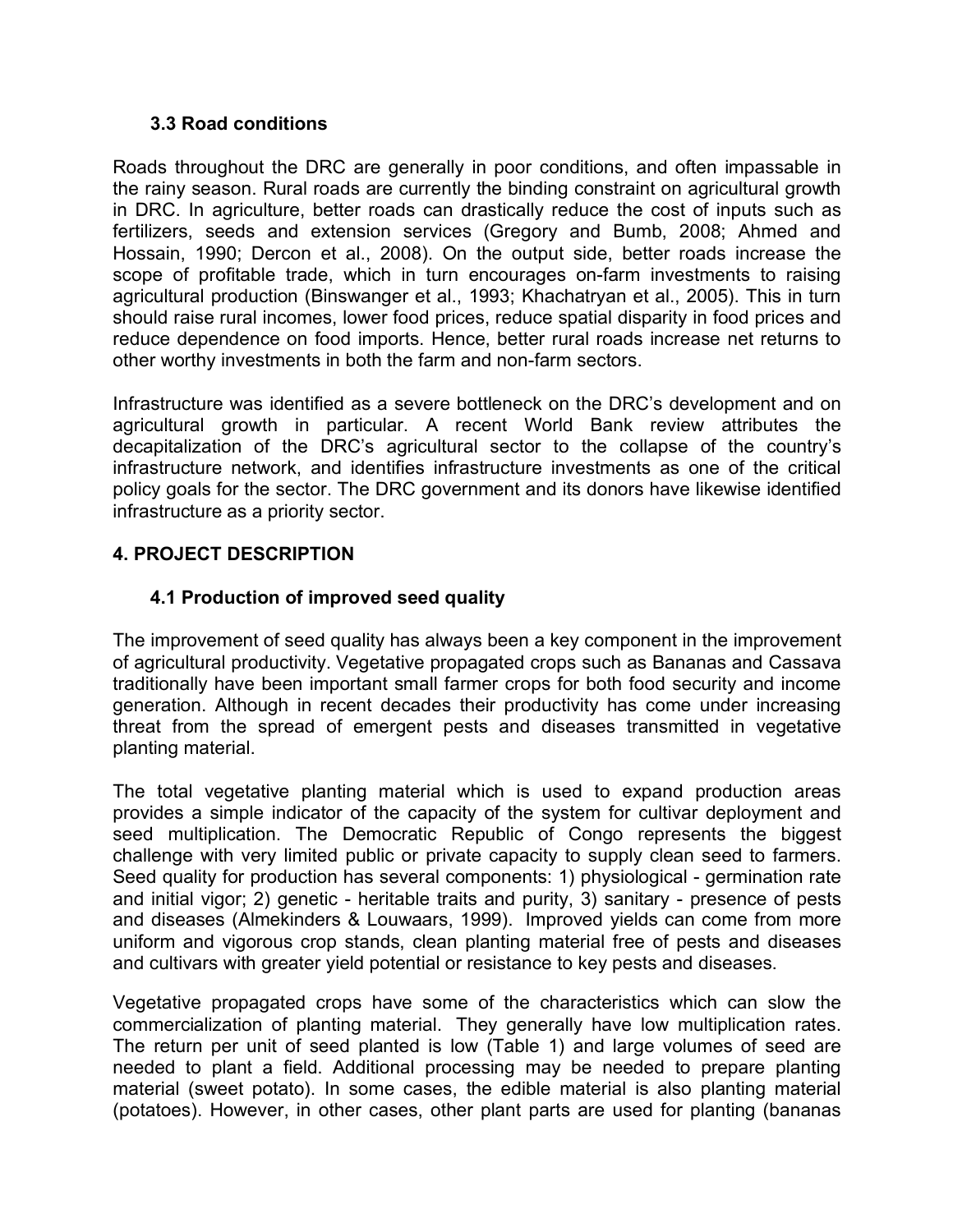and cassava). For these crops farmers cannot use village or town markets as a source of planning material. Riesco (2003) calculated that in terms of transportation and management cassava planting material was 27 times more expensive than seed for maize or beans.

Table 1: Vegetative propagated crops – characteristics of planting material and cultivar improvement

| Crop                         | Type<br><b>Planting</b>                            |                | density material | of Planting Planting Yield Seed-borne |                                                                                                                        |
|------------------------------|----------------------------------------------------|----------------|------------------|---------------------------------------|------------------------------------------------------------------------------------------------------------------------|
|                              | material                                           |                |                  |                                       | plants/ha kg/ha t/ha Pests/ diseases                                                                                   |
| Potato                       | Edible tuber, $25000 - 1500$<br>true<br>seed       | potato 50000   | 3000             | 40                                    | 10- PLRV, PVY, R. solanacearum,<br>P. operculella                                                                      |
| Sweet potato                 | Vegetative<br>shoot                                | 15000<br>40000 |                  |                                       | $-100-200$ 8-30 SPCSV,<br><i>SPFMV,</i><br>SPMMV, SPCFV, SPLCV, Cylas<br>spp, Alternaria spp                           |
| Cassava                      | Woody stem 8000<br>section with 16000<br>5-7 nodes |                | $-500-$<br>1000  | 30                                    | 10- C. gloeosporioides,<br>Χ.<br>manihotis, AECMV, ACMV,<br>EUCMV, CBS, FS                                             |
| Bananas/Plantains Non-edible | corm                                               | 1000<br>2000   | $-500$<br>1600   | 200                                   | $-10$ - C. sordidus, nematodes, F.<br>oxysporum pv. cubense, X.<br>campestris pv. campestris,<br>BBTV, BSV, BBrMV, CMV |

On the other hand, for vegetative propagated crops, pests and diseases are frequently transmitted from one field to another through infected planting material (Markham et al 2007) (Table 1). These problems may be accentuated by land use intensification and new pests and diseases may be introduced through the informal introduction of planting material across national borders. Local cultivars maintained by farmers may also be quite variable genetically. These represent opportunities for increased productivity through the improvement of the quality of planting material (physiological, genetic, sanitary), in spite of other characteristics favoring a local system of plant material. The actions to improve the quality of planting material may be feasible within the local seed system or may require new seed system capacity.